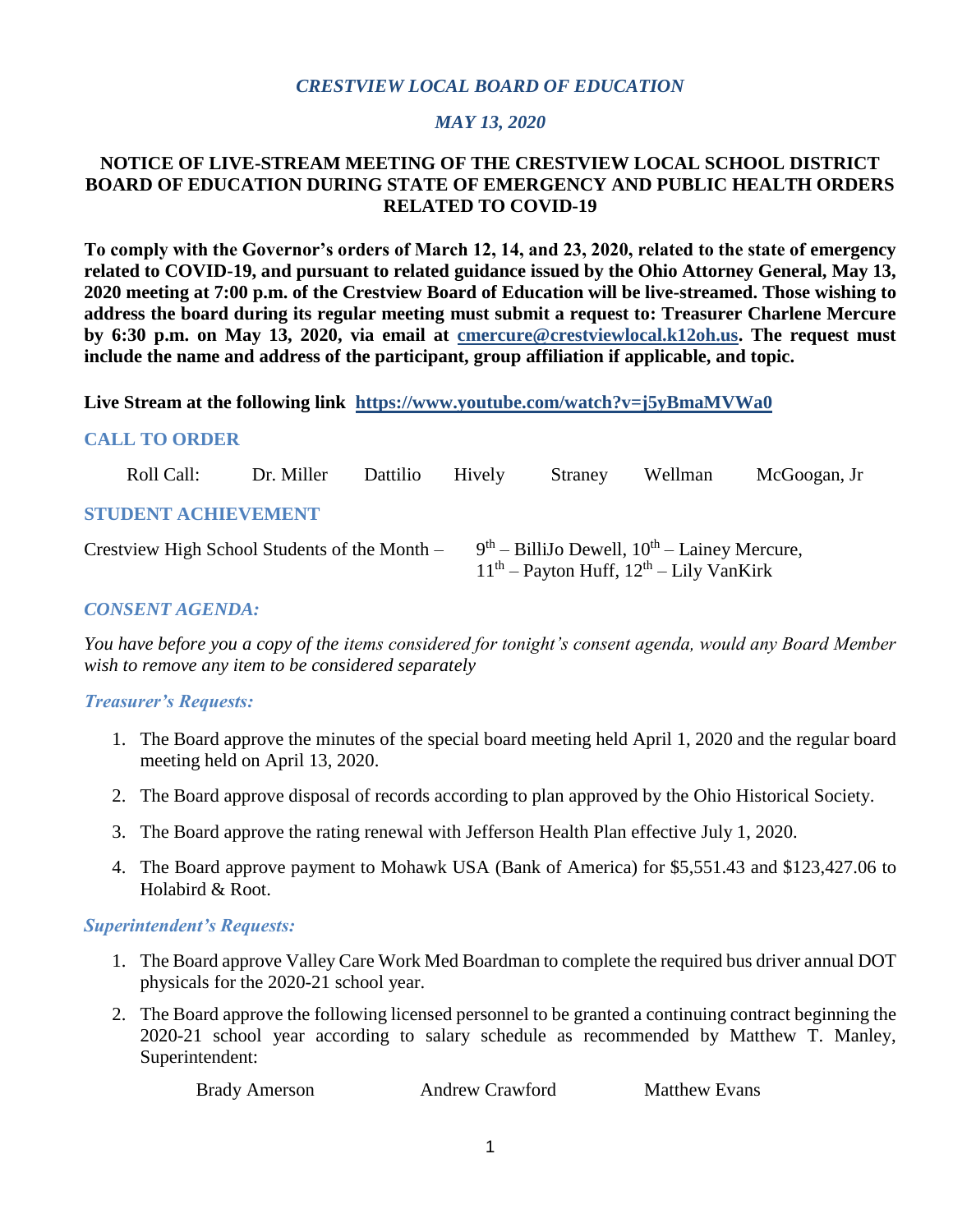3. The Board approve the following licensed personnel to be re-employed for the 2020-21, 2021-22, 2022-23 school years on a three (3) year limited contract basis according to salary schedule:

| Aaron Blatch         | Denise Crawford     | Nicole Kramer     |
|----------------------|---------------------|-------------------|
| <b>Hilary McLoud</b> | <b>Scott Mickey</b> | Rachel Sebastiani |
| Kathleen Storm       | Joanna Wilcox       |                   |

4. The Board approve the following licensed personnel to be re-employed for the 2020-21 school year on a one (1) year limited contract basis according to salary schedule:

Diane Campbell Courtni Johnson Barry Kimpel

5. The Board approve the following licensed personnel to be granted a one (1) year limited contract basis for the 2020-21 school year as an Instructional Tutors according to the established wage rate; all required reports are on file:

> Gale Heffinger – CES Instructional Tutor Alisha Auer – CHS Instructional Tutor

 6. The Board approve the following non-teaching personnel be placed on the approved substitute list for the 2020-21 school year, substitute basis only, according to wage rate for the assignment designated; all required reports are on file:

### *Bus Drivers*

George Cox…Melissa Fieldhouse…Harold Kelly…Scott McDade…Holly Price…. Richard Stelts…Annette VanHorn…Harold Winnale III

### *Cafeteria Cooks, Cashiers, Servers and Dishwashers*

Aleli Amabile…Sara Chlebus…Melissa Fieldhouse…Jill Kallas…Virginia Jones…Deborah McEwen…Dara Price…Holly Price…Jamie Schultz…Cynthia Straney

#### *Custodians*

Mark Crawford…Tiffany Felger…Keith Gallagher…Venancio Gonzalez…Christopher McCormick…Scott McDade…Joshua Pilla…Cody Rozeski...Nicholas VanPelt

#### *Secretaries*

Karen Sapp…Jennifer Burbick-Rothwell…Claudia McGaffick...Cynthia Beveridge..Allyson McGoogan…Cynthia Straney

#### *Technology Assistant*

Richard Stelts…Luke Nappi…Forrest Raschilla

# *Performing Arts Center Technology Assistant*

Randi Kubas….Eric Bable…Richard Stelts

 7. The Board approve the following certificated personnel be placed on the approved substitute list for the 2020-21 school year, be granted a limited teaching contract, substitute basis only, according to salary schedule; all required reports are on file:

# *High School, Middle School & Elementary School*

Alisha Auer – Physical Education P-12 Tony Martini – General Education John Beilhart – Health/PE P-12 Nicholas Mays – General Education Cynthia Beveridge – Life Sciences 7-12 Darla Mellott – General Education Jennifer Burbick-Rothwell – Vocational Shannon Mercer – Early Childhood P-3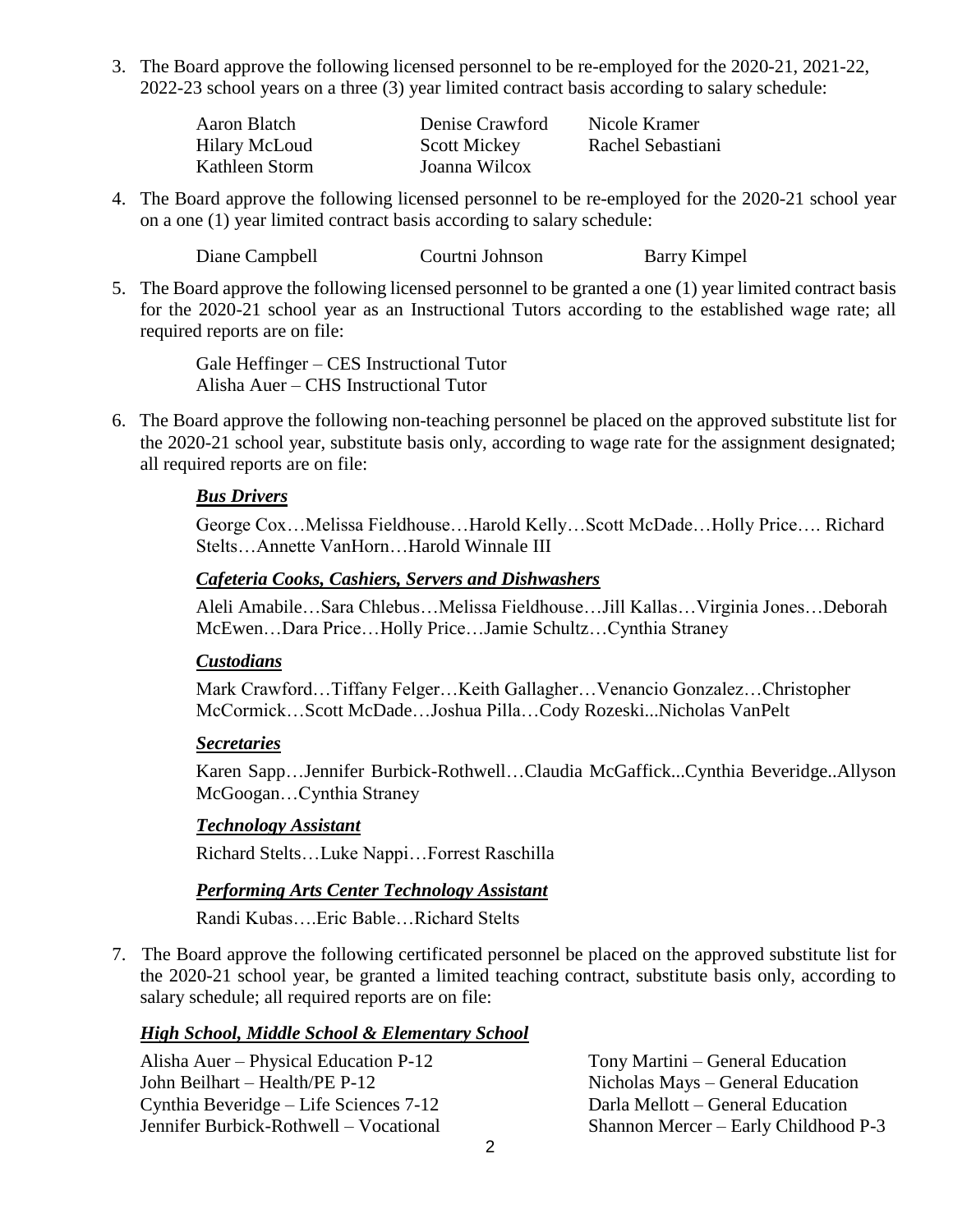Tricia Cline – Licensed Practical Nurse Jamie Meredith – General Education Amie Cope – Int. Lang. Arts 7-12 Joellen Miller – Licensed Reg. Nurse Mary Davis – Early Childhood (P-3)  $\&$  Melanie Montgomery – General Education Early Childhood Intervention Specialist (P-3) Renae Morlan – Intervention Spec (K-12) Marci English – Intervention Specialist K-12 Amber Neff – General Education Betsy Garwood-Wilhelm – Licensed Registered Nurse Melissa Noland – General Education Brenda Goss – Multi-Age PK-12 Rebecca Sanor – General Education Casey Harris – General Education Candi Smith – Integrated Mathematics (7-12) Gale Heffinger – Early Childhood (P-3) Stephen Spencer – Music P-12 Marsha Henry – Elementary (K-8) Cynthia Straney – Multi Age P-12 Jamie Hogan – Integrated Lang. Arts (PK-12) Pamela Veiock – Mathematics (4-9) Ashley Hutmacher – Visual Art (PK-12) Crystal Weikart – Elementary 1-8 Janet Marstellar – Visual Art (P-12) Stacy Wick – Licensed Practical Nurse

Gabriella Williams – Licensed Registered Nurse

### *Tutoring/Home Instruction*

| Colby Adams   | Marcia Bable    | <b>Ashley Bartholomew</b> |
|---------------|-----------------|---------------------------|
| Doris Buzzard | Lisa Campbell   | Phylicia Joy              |
| Shawn Louk    | Crystal Weikart |                           |

#### **END of CONSENT AGENDA**

Recommend the Board approve the consent agenda as presented:

|  |        | Moved by ____, second by ____, to approve consent agenda. Vote yes: ___, ____, ____, ____, _ |  | .Vote no: |
|--|--------|----------------------------------------------------------------------------------------------|--|-----------|
|  | Absent | . Motion carried . Failed                                                                    |  |           |

*Treasurer's Requests/Recommendations not included in Consent Agenda:*

| Recommend: The Board approve financial reports and investments as prepared and presented. |
|-------------------------------------------------------------------------------------------|
|-------------------------------------------------------------------------------------------|

| Moved by | second by           | Vote yes: |                       |        | Vote no: |  |
|----------|---------------------|-----------|-----------------------|--------|----------|--|
|          | Absent <sup>.</sup> |           | <b>Motion carried</b> | Failed |          |  |

2. The Board approve the 5 Year Forecast as prepared and presented.

| Moved by | second by | Vote yes: |                       |        | vote no: |  |
|----------|-----------|-----------|-----------------------|--------|----------|--|
|          | Absent    |           | <b>Motion carried</b> | Eailed |          |  |

- 3. Recommend: The Board accept donations from:
	- a. New Waterford Cemetery  $$500.00$  to CHS Band
	- b. Jay & Carrie Radman  $\qquad$  \$ 300.00 to CHS ARR Scholarship Fund
	- c. Randy Daub  $$ 250.00$  to CHS Volleyball
	- d. William & Valerie Yanssens \$5,000.00 to Turf Campaign Fund
	-

e. Anonymous 30 cases of hot food containers Moved by \_\_\_\_\_, second by \_\_\_\_\_. Vote yes: \_\_\_\_\_, \_\_\_\_\_, \_\_\_\_\_, \_\_\_\_\_, \_\_\_\_. Vote no: \_\_\_\_, \_\_\_\_\_, \_\_\_\_\_, \_\_\_\_\_\_\_. Absent: \_\_\_\_\_\_, \_\_\_\_\_\_. Motion carried \_\_\_\_\_\_. Failed \_\_\_\_\_.

# *Board Reports:*

- 1. Career Center Report Mr. Wellman
- 2. Student Achievement Liaison Report Mr. Hively
- 3. Legislative Report Mr. Straney
- 4. Student Board Member Report Mr. McGoogan, Jr.
- 
- 
-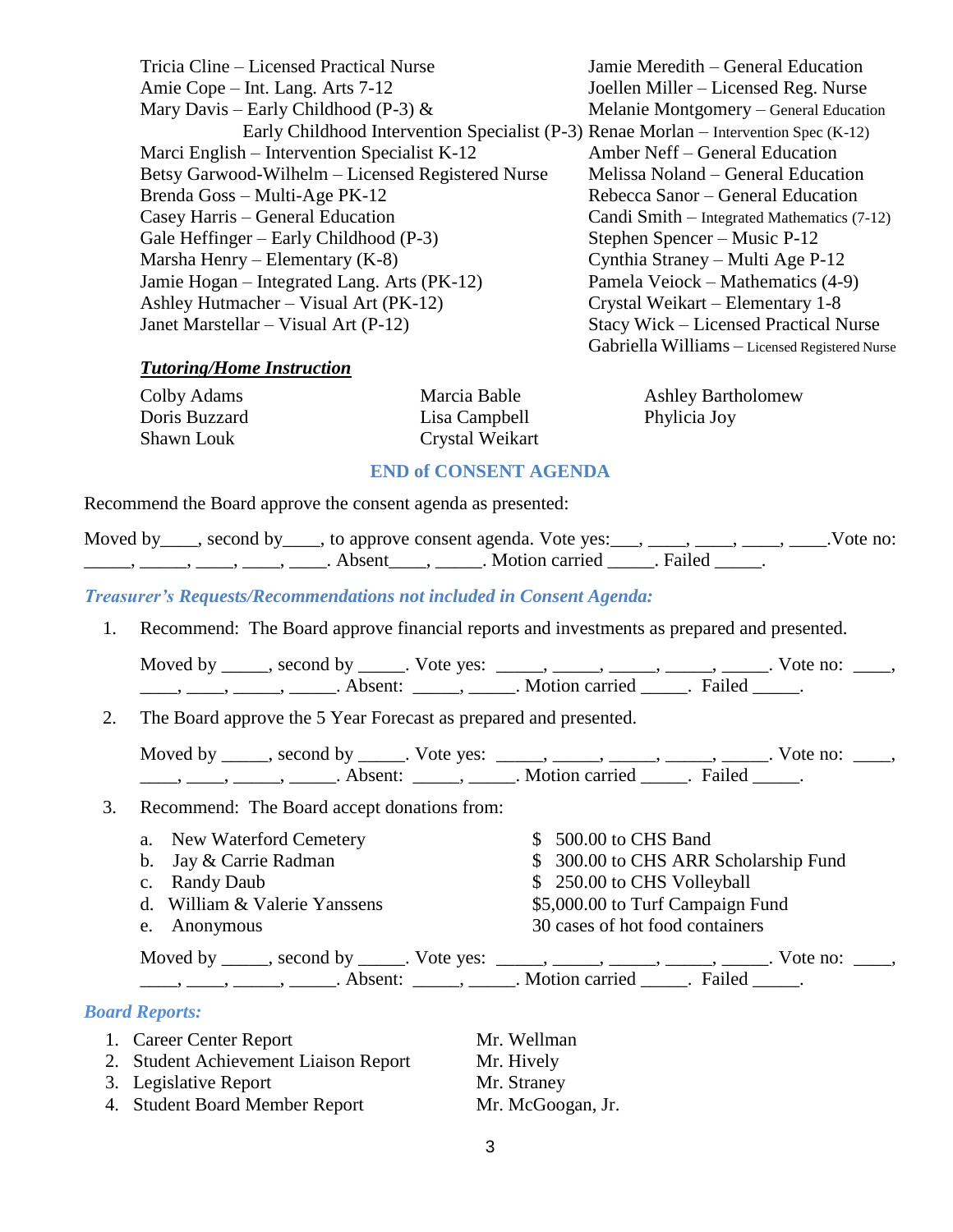# *Board Committee Reports:*

| 1.                   | Buildings & Grounds            | Dr. Miller       |
|----------------------|--------------------------------|------------------|
| 2.                   | <b>Athletic Council</b>        | Mr. Dattilio     |
|                      | 3. Personnel                   | Mrs. Wellman     |
| $\mathbf{4}_{\cdot}$ | <b>Finance Audit</b>           | Mr. Dattilio     |
| 5.                   | Policy                         | Mr. Dattilio     |
| 6.                   | Communications                 | Mrs. Wellman     |
|                      | 7. Insurance                   | Dr. Miller       |
|                      | 8. Business Advisory           | Mrs. Wellman     |
|                      | <b>Administrative Reports:</b> |                  |
|                      | 1. Elementary School           | Mrs. Dangerfield |
|                      |                                |                  |
| $2_{\cdot}$          | Middle School                  | Mrs. Lemaster    |
|                      | 3. High School                 | Mrs. Nappi       |
| 4.                   | <b>Special Education</b>       | Mr. Pancake      |
| $5_{-}$              | Athletic                       | Mr. Cusick       |
|                      | 6. Lunchroom                   | Miss Wilmes      |
|                      | 7. Technology                  | Mr. Miller       |
|                      | 8. Transportation              | Mr. Burbick      |
| 9.                   | Maintenance                    | Mr. Radman       |

### **Superintendent's Report:** Mr. Manley

## **Superintendent's Requests/Recommendations not included in Consent Agenda:**

 1. Recommend: The Board review, waive the second reading and adopt the following Board Policy/ Bylaws:

| <b>Policy/Bylaw Number</b>                                                           | <b>Description</b>          | <b>New/Revised/Replacement</b> |  |
|--------------------------------------------------------------------------------------|-----------------------------|--------------------------------|--|
| 4124                                                                                 | <b>Employment Contracts</b> | Revised                        |  |
| Moved by _____, second by _____. Vote yes: _____, _____, _____, _____, _____, _____, |                             | . Vote no: $\_\_\_\$           |  |
|                                                                                      | Absent:                     | . Motion carried<br>. Failed   |  |

 2. Recommend: The Board review the following Board Policies/Bylaws which will be presented for approval at the June 10, 2020 board meeting:

| <b>Policy/Bylaw Number</b> | <b>Description</b>                                      | <b>New/Revised/Replacement</b> |
|----------------------------|---------------------------------------------------------|--------------------------------|
| 1520                       | <b>Employment of Administrators</b>                     | Revised                        |
| 2464                       | Gifted Education and Identification                     | Revised                        |
| 3120                       | <b>Employment of Professional Staff</b>                 | Revised                        |
| 3120.04                    | <b>Employment of Substitutes</b>                        | Revised                        |
| 3120.05                    | Employment of Personnel in Summer School and            |                                |
|                            | <b>Adult Education Programs</b>                         | Revised                        |
| 3120.08                    | <b>Employment of Personnel Co-Curricular Activities</b> | Revised                        |
| 3220                       | Standards-based Teacher Evaluation                      | Revised                        |
| 4120                       | <b>Employment of Classified Staff</b>                   | Revised                        |
| 4120.08                    | Employment of Personnel for Extra-Curricular Activities | Revised                        |
| 4162                       | Drug & Alcohol Testing of CDL License Holders & Other   |                                |
|                            | Employees who perform Safety-Sensitive Functions        | Revised                        |
| 5460                       | <b>Graduation Requirements</b>                          | Revised                        |
| 5460.02                    | Students At-Risk of Not Qualifying for a High School    |                                |
|                            | Diploma                                                 | <b>New</b>                     |
| 6107                       | Authorization to Accept & Distribute Electronic Records |                                |
|                            | & to Use Electronic Signatures                          | Revised                        |
|                            |                                                         |                                |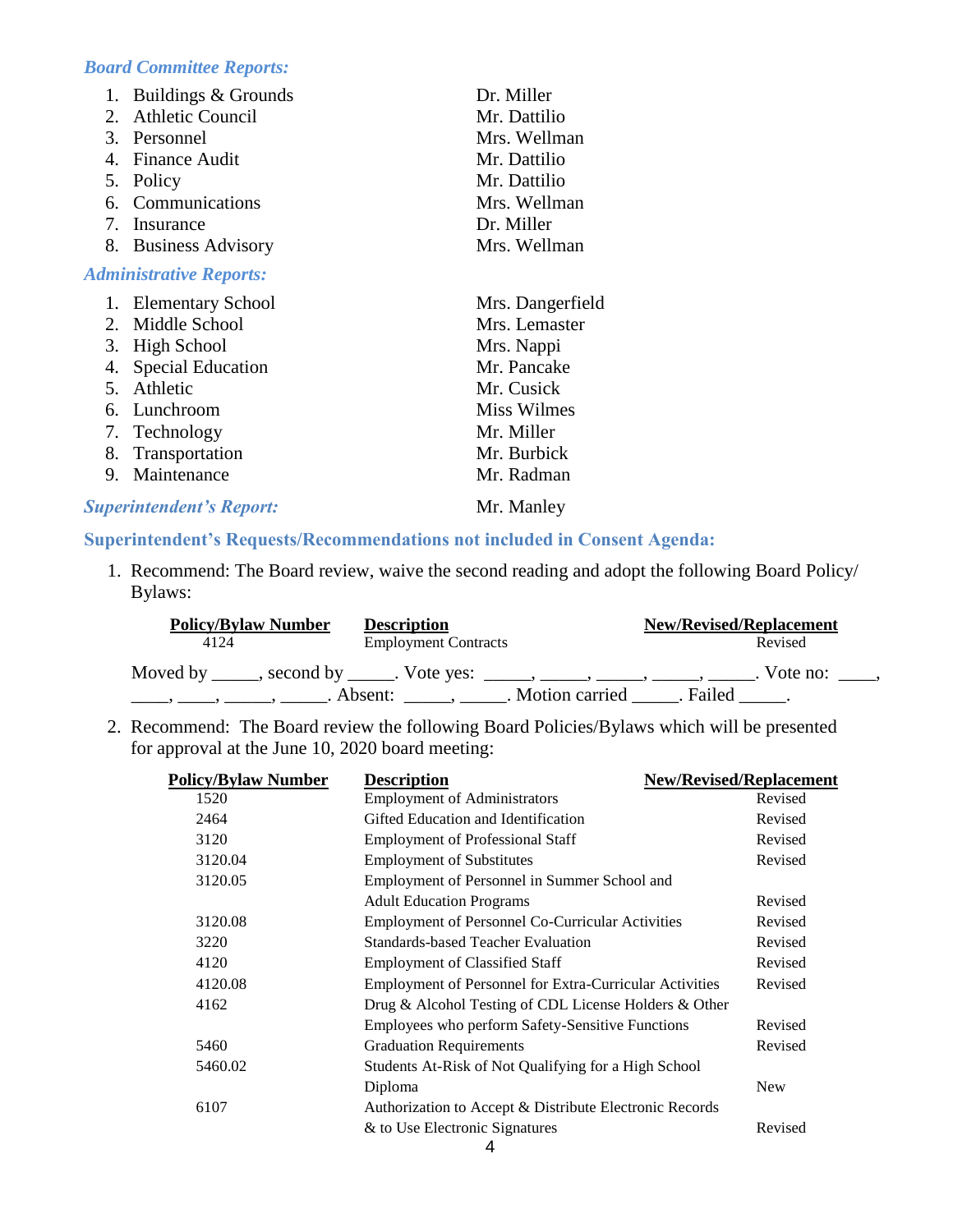Moved by \_\_\_\_\_, second by \_\_\_\_\_. Vote yes: \_\_\_\_\_, \_\_\_\_\_, \_\_\_\_\_, \_\_\_\_\_, \_\_\_\_. Vote no: \_\_\_\_, \_\_\_\_\_, \_\_\_\_\_, \_\_\_\_\_\_\_. Absent: \_\_\_\_\_\_, \_\_\_\_\_\_. Motion carried \_\_\_\_\_\_. Failed \_\_\_\_\_.

3. Recommend: The Board approve to non-renew the limited teaching contract of Cassidy Griffith at the end of the 2019-20 school year, as per O.R.C. 3319.11.

Moved by \_\_\_\_\_, second by \_\_\_\_\_. Vote yes: \_\_\_\_\_, \_\_\_\_\_, \_\_\_\_\_, \_\_\_\_\_, \_\_\_\_\_. Vote no: \_\_\_\_,  $\frac{1}{\sqrt{1-\frac{1}{2}}}, \frac{1}{\sqrt{1-\frac{1}{2}}}, \frac{1}{\sqrt{1-\frac{1}{2}}}, \frac{1}{\sqrt{1-\frac{1}{2}}}, \frac{1}{\sqrt{1-\frac{1}{2}}}, \frac{1}{\sqrt{1-\frac{1}{2}}}, \frac{1}{\sqrt{1-\frac{1}{2}}}, \frac{1}{\sqrt{1-\frac{1}{2}}}, \frac{1}{\sqrt{1-\frac{1}{2}}}, \frac{1}{\sqrt{1-\frac{1}{2}}}, \frac{1}{\sqrt{1-\frac{1}{2}}}, \frac{1}{\sqrt{1-\frac{1}{2}}}, \frac{1}{\sqrt{1-\frac{1}{2}}$ 

 4. Recommend: The Board approve the unpaid leave request for Jamie Schultz from April 16, 2020 through August 23, 2020.

Moved by \_\_\_\_\_, second by \_\_\_\_\_. Vote yes: \_\_\_\_\_, \_\_\_\_\_, \_\_\_\_\_, \_\_\_\_\_, \_\_\_\_\_. Vote no: \_\_\_\_, \_\_\_\_\_, \_\_\_\_\_, \_\_\_\_\_\_\_. Absent: \_\_\_\_\_\_, \_\_\_\_\_\_. Motion carried \_\_\_\_. Failed \_\_\_\_.

5. Recommend: The Board approve to contract with Nutrition Group for the summer food service.

Moved by \_\_\_\_\_, second by \_\_\_\_\_. Vote yes:  $\_\_\_\_\_\_\_\_\_\_\_\_\_\_\_\_\_\_\_\_$  \_\_\_\_, \_\_\_\_, \_\_\_\_. Vote no:  $\_\_\_\_\_\$  $\underbrace{\hspace{1cm}}$ ,  $\underbrace{\hspace{1cm}}$ ,  $\underbrace{\hspace{1cm}}$ ,  $\underbrace{\hspace{1cm}}$  Absent:  $\underbrace{\hspace{1cm}}$ ,  $\underbrace{\hspace{1cm}}$ . Motion carried  $\underbrace{\hspace{1cm}}$ . Failed  $\underbrace{\hspace{1cm}}$ .

 6. Recommend: The Board approve the amendment to the Food Service Management Contract for the 2019-20 school year due to COVID-19.

Moved by \_\_\_\_\_, second by \_\_\_\_\_. Vote yes: \_\_\_\_\_, \_\_\_\_\_, \_\_\_\_\_, \_\_\_\_\_, \_\_\_\_. Vote no: \_\_\_\_, \_\_\_\_, \_\_\_\_, \_\_\_\_\_, \_\_\_\_\_\_. Absent: \_\_\_\_\_, \_\_\_\_\_. Motion carried \_\_\_\_\_. Failed \_\_\_\_\_.

7. Recommend: The Board approve to contract with the Columbiana County Educational Service Center to provide transportation service for the summer food service program.

Moved by \_\_\_\_\_, second by \_\_\_\_\_. Vote yes: \_\_\_\_\_, \_\_\_\_\_, \_\_\_\_\_, \_\_\_\_\_, \_\_\_\_\_. Vote no: \_\_\_\_,  $\frac{1}{\sqrt{2\pi}}$ ,  $\frac{1}{\sqrt{2\pi}}$ ,  $\frac{1}{\sqrt{2\pi}}$ ,  $\frac{1}{\sqrt{2\pi}}$ ,  $\frac{1}{\sqrt{2\pi}}$ ,  $\frac{1}{\sqrt{2\pi}}$ ,  $\frac{1}{\sqrt{2\pi}}$ ,  $\frac{1}{\sqrt{2\pi}}$ ,  $\frac{1}{\sqrt{2\pi}}$ ,  $\frac{1}{\sqrt{2\pi}}$ 

8. Recommend: The Board approve the attached contract for services with the Columbiana County Educational Service Center for the 2020-2021 school year as needed. It is understood that the total annual dollar amount for these services, less the Educational Service Center Credit, will be deducted from state foundation payments and paid to the County ESC on a semi-monthly basis throughout the fiscal year.

| Speech Language Pathologist      | Gifted Supervision      | <b>Supervisory Deduct</b>                        | Technology |
|----------------------------------|-------------------------|--------------------------------------------------|------------|
| <b>Opportunity School</b>        | Alternative School      | Preschool                                        |            |
| Preschool Itinerant              | Physical Therapy        | Occupational Therapy                             |            |
| School Age                       | Visual Itinerant        | Transportation                                   |            |
| Co-Teaching Elementary           | <b>Gifted Education</b> | Para Educators                                   |            |
| Moved by _____, second by _____. | Vote yes:               | $\sim$ $\sim$ $\sim$ $\sim$ $\sim$ $\sim$ $\sim$ | Vote no:   |
| Absent:                          |                         | . Motion carried<br>Failed                       |            |

9. Recommend: The Board approve Memorandum of Understanding #3 with CEA for the 2018-21 negotiated CEA agreement.

#### **MEMORANDUM OF UNDERSTANDING #3 2018-2021 CONTRACT REGARDING TEACHER EVALUATIONS**

This Memorandum of Understanding is entered into by and between the Crestview Local School District Board of Education ("Board") and the Crestview Education Association ("Association").

**WHEREAS,** HB 197, which was signed by Governor DeWine on March 27, 2020, emergency coronavirus response legislation affecting education; and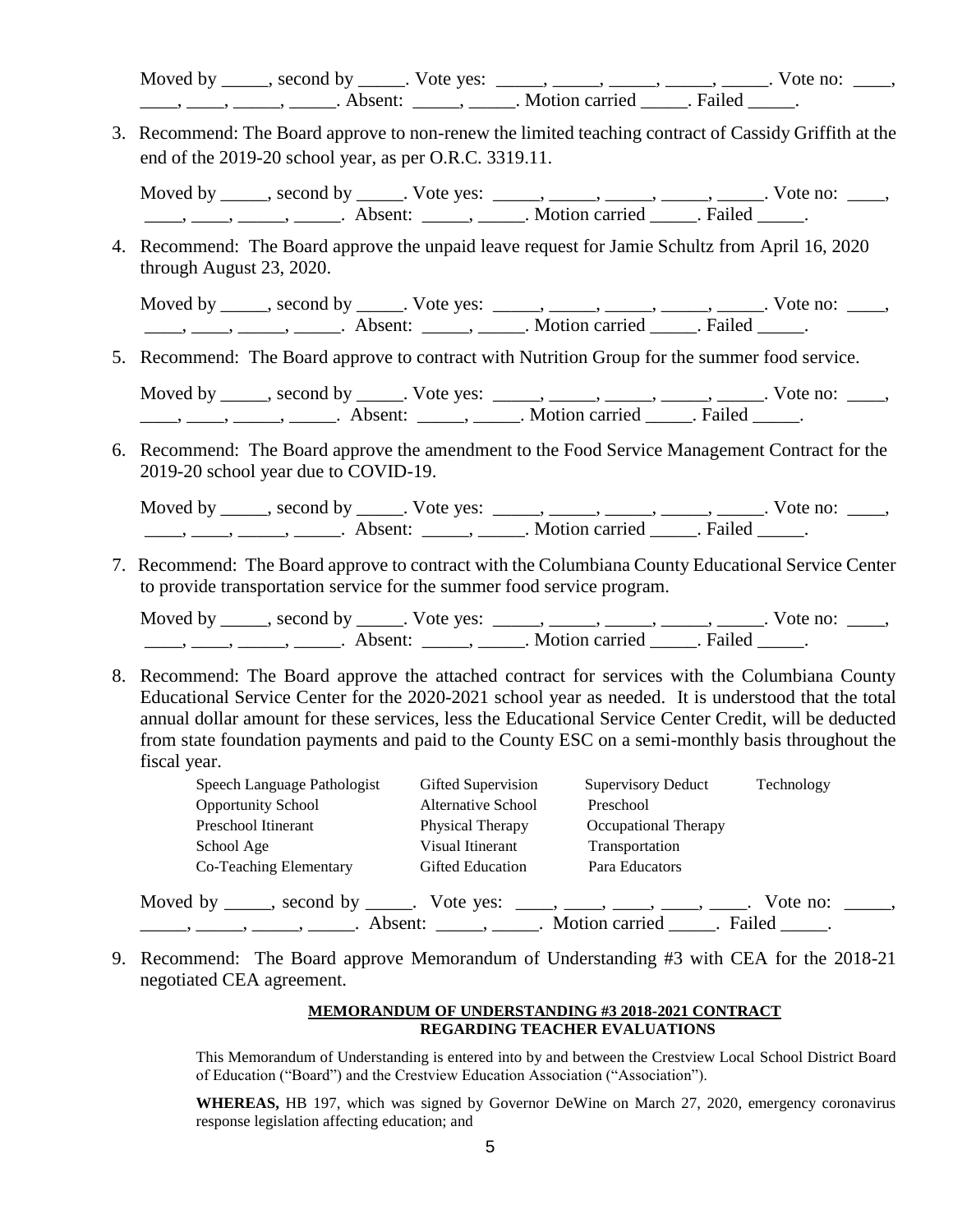**WHEREAS**, Among the provisions of HB 197 is language permitting the board of education of any school district that, prior to the Director of Health's order under section 3701.13 of the Revised Code "In re: Order the Closure of All K-12 Schools in the State of Ohio" issued on March 16, 2020, had not completed an evaluation that was required under Chapter 3319. of the Revised Code for the 2019-2020 school year for an employee of the district, to elect not to conduct an evaluation of the employee for that school year, if the district board determines that it would be impossible or impracticable to do so; and

**WHEREAS**, HB 197 further provides that a district board may collaborate with any bargaining organization representing employees of the district in determining whether to complete evaluations for the 2019-2020 school year.

**NOW THEREFORE BE IT RESOLVED** that Union and representatives of the Crestview Local School District have collaborated on teacher evaluations for the 2019-2020 school year and are in agreement with the following terms.

On a non-precedent setting basis and in recognition of the unique circumstances brought on by the COVID-19 pandemic, the parties hereby agree to the following evaluation parameters:

- 1. During the state-ordered closure instructional content shall continue to be delivered and shared electronically through distance learning.
- 2. Teachers will have a choice to take a completed observation or to take the COVID -19 exemption.
- 3. Teachers with completed evaluations by March 16, may choose to take the evaluation completed with the score earned of Accomplished, Proficient, Developing, and Ineffective. If he or she declines, then the evaluation will get the COVID - 19 exemption and the teacher's cycle will revert back to the beginning of 2019 - 2020 as stated in HB 197. However, employment decisions for the 2020-2021 school year will not be impacted by a failure to evaluate in the 2019-2020 school year.
- 4. For teachers who have completed all contractual and other statutory obligations for their evaluation cycle and are doing SLO's, and the SLO is not completed, he or she can elect to take the shared attribution of the school building in lieu of SLO's and have it pinned by both parties. The rating goes from 5 to 1. The allowable score is 5 being the highest and 1 being the lowest. (Elementary = 1;  $MS = 5$ ;  $HS = 5$ ) If the teacher does not want to use the shared attribution may take the COVID - 19 exemption.
- 5. Members who have not completed all contractual and other statutory obligations for their evaluation cycle shall take the COVID-19 exemption.

This Memorandum of Understanding will expire on May 31, 2020, unless otherwise mutually agreed to extend.

| Moved by | second by           | Vote yes: |                |        | Vote no: |  |
|----------|---------------------|-----------|----------------|--------|----------|--|
|          | Absent <sup>.</sup> |           | Motion carried | Failed |          |  |

10. Recommend: The Board approve the following resolution:

*WHEREAS*, on Thursday, March 12, 2020, Governor Mike DeWine announced that due to the ongoing COVID-19 crisis, he has ordered the closure of all Kindergarten through 12th grade schools to students for a period of three (3) weeks effective at the end of the school day on Monday, March 16, 2020, through Friday April 3, 2020; and

*WHEREAS*, Governor DeWine also announced that during the extended period of closure, school districts should work to provide education through alternative means, school district leadership may make decisions on whether to use their school buildings, and staff members should continue to report to school as directed by school district administrators; and

*WHEREAS*, consistent with Governor DeWine's Order of March 12, 2020, the Administration closed the District's school buildings to students from the end of the school day on Monday, March 16, 2020, through Friday April 3, 2020, and provided students with instruction through alternative methods during the building closure; and

*WHEREAS*, the Administration has also directed teaching staff to continue to provide education to students using alternative methods and has directed non-teaching staff to continue to report to duty and/or work remotely, if feasible; and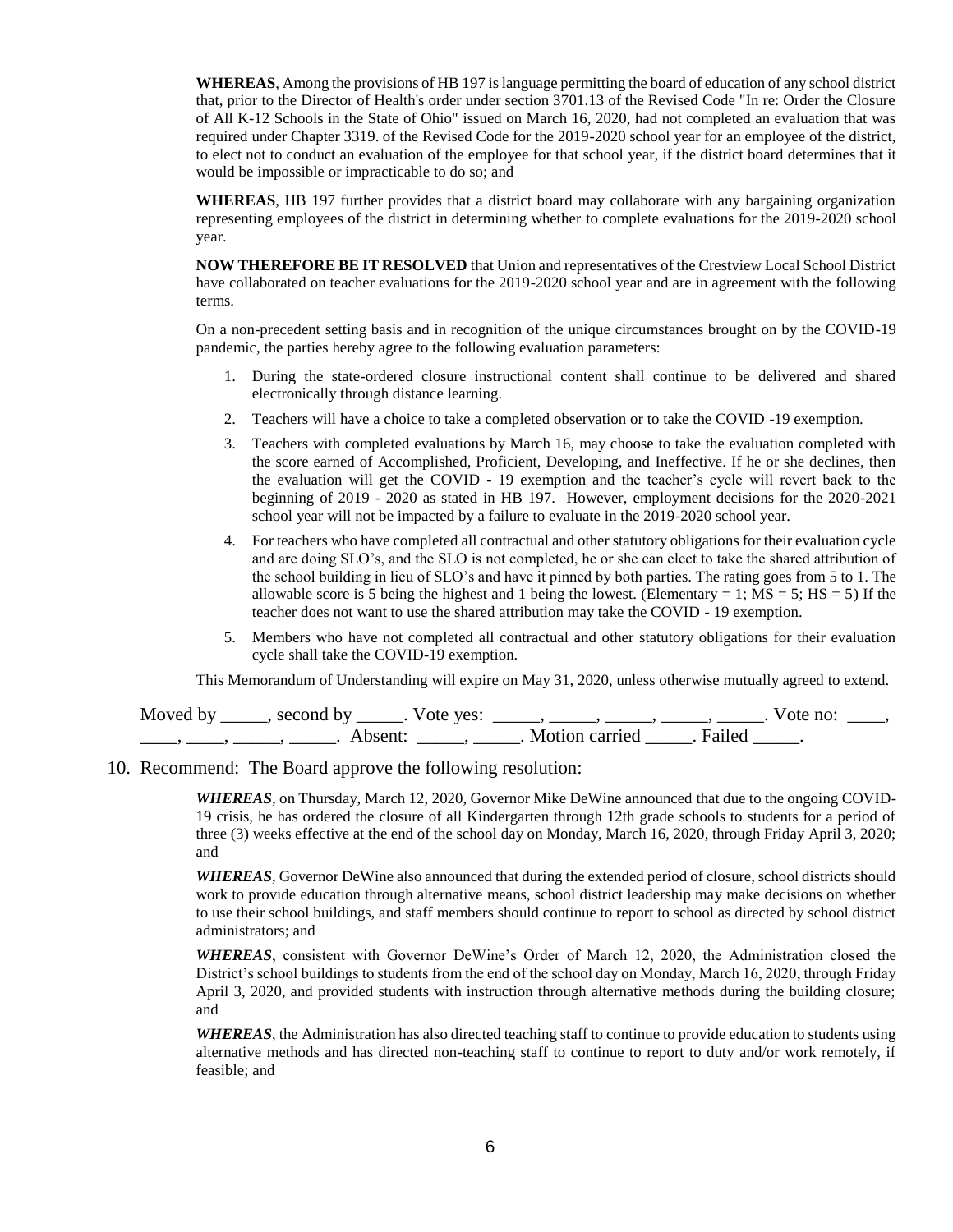*WHEREAS*, on Monday, March 30, 2020, Governor DeWine extended the closure of all Kindergarten through 12th grade schools to students through Friday, May 1, 2020, and subsequently extended the closure of schools through the end of the 2019-2020 school year on Monday, April 20, 2020; and

*WHEREAS*, Governor DeWine did not modify his previous statement that during the extended period of closure, school districts should work to provide education through alternative means, school district leadership may make decisions on whether to use their school buildings, and staff members should continue to report to school as directed by school district administrators.

*NOW, THEREFORE, BE IT RESOLVED*, that the Board adopts and affirms the actions taken by the Administration to comply with Governor DeWine's Orders, by closing and extending the closure of the District's school buildings to students, and providing students with instruction through alternative methods during the building closure.

*BE IT FURTHER RESOLVED*, that the Board of Education authorizes the Superintendent and Treasurer and/or their Designees, during the period that the School District's buildings are closed to students due to COVID-19, to take any and all actions necessary to maintain educational programming for students, comply with Federal and State Orders and Guidance issued concerning COVID-19, and provide for the safety and security of all students and staff, including, but not limited to assigning and directing students, teachers, and non-teachers, as appropriate; continuing to compensate teachers and non-teachers, as appropriate, including continuing to compensate employees who were issued supplemental contract; and continuing to implement curriculum and instruction, as appropriate.

**BE IT FURTHER RESOLVED**, that the Board of Education authorizes the Superintendent and Treasurer and/or their Designees, during the period that the School District's buildings are closed to students due to COVID-19, to take any and all actions necessary to ensure the District has all the necessary services, supplies, materials, technology, and equipment necessary for the education of students through alternative methods, including purchasing, leasing, and otherwise obtaining such items within the Board's adopted and amended budget/financial appropriations.

**BE IT FURTHER RESOLVED**, that the Board authorizes the above-referenced affirmation and/or delegation of authority to take effect immediately and remain in place through the end of the 2019-2020 school year unless the Governor's Order concerning the closure of school buildings is extended beyond such date, and that if the Governor's Order is extended this resolution shall automatically be extended to the new end date.

**BE IT FURTHER RESOLVED**, the Board ratifies and approves any actions taken by the Superintendent and Treasurer and/or their Designees prior to the passage of this Resolution that are consistent with the scope and purpose of this Resolution and the above-referenced affirmation and/or delegation of authority set forth herein.

**BE IT FURTHER RESOLVED**, that it is hereby found and determined that all formal action of this Board concerning and/or relating to the adoption of this Resolution was taken in an open meeting of this Board and that all deliberations of this Board and any of its committees that resulted in such formal action were in meetings open to the public and in compliance with all legal requirements, including Section 121.22 of the Ohio Revised Code.

Moved by \_\_\_\_\_, second by \_\_\_\_\_. Vote yes: \_\_\_\_\_, \_\_\_\_\_, \_\_\_\_\_, \_\_\_\_\_, \_\_\_\_. Vote no: \_\_\_\_, \_\_\_\_\_, \_\_\_\_\_, \_\_\_\_\_\_\_. Absent: \_\_\_\_\_\_, \_\_\_\_\_\_. Motion carried \_\_\_\_\_\_. Failed \_\_\_\_\_.

#### 11. Recommend: The Board approve the resolution approving Jefferson Health Plan infrastructure bank application.

The Treasurer advised the Board that the notice requirements of O.R.C. §121.22 and the implementing rules adopted by the Board pursuant thereto were complied with for the meeting.

**WHEREAS**, O.R.C. §167.041 authorizes certain regional council of governments ("COG") with an educational service center as the COG's fiscal agent to establish an infrastructure bank program for participation by the COG's member political subdivisions to provide financing for infrastructure improvements within the territory of the member; and

**WHEREAS**, the Jefferson Health Plan, with the Jefferson County Educational Service Center serves as its fiscal agent, has created an Infrastructure Bank program pursuant to O.R.C. §167.041 ("Infrastructure Bank") to assist in the financing of infrastructure improvements for certain member political subdivisions of the Jefferson Health Plan; and

**WHEREAS**, Crestview Local School District is a member political subdivision of the Jefferson Health Plan and desires to obtain financing from the Infrastructure Bank for the purpose of Turf Field Project and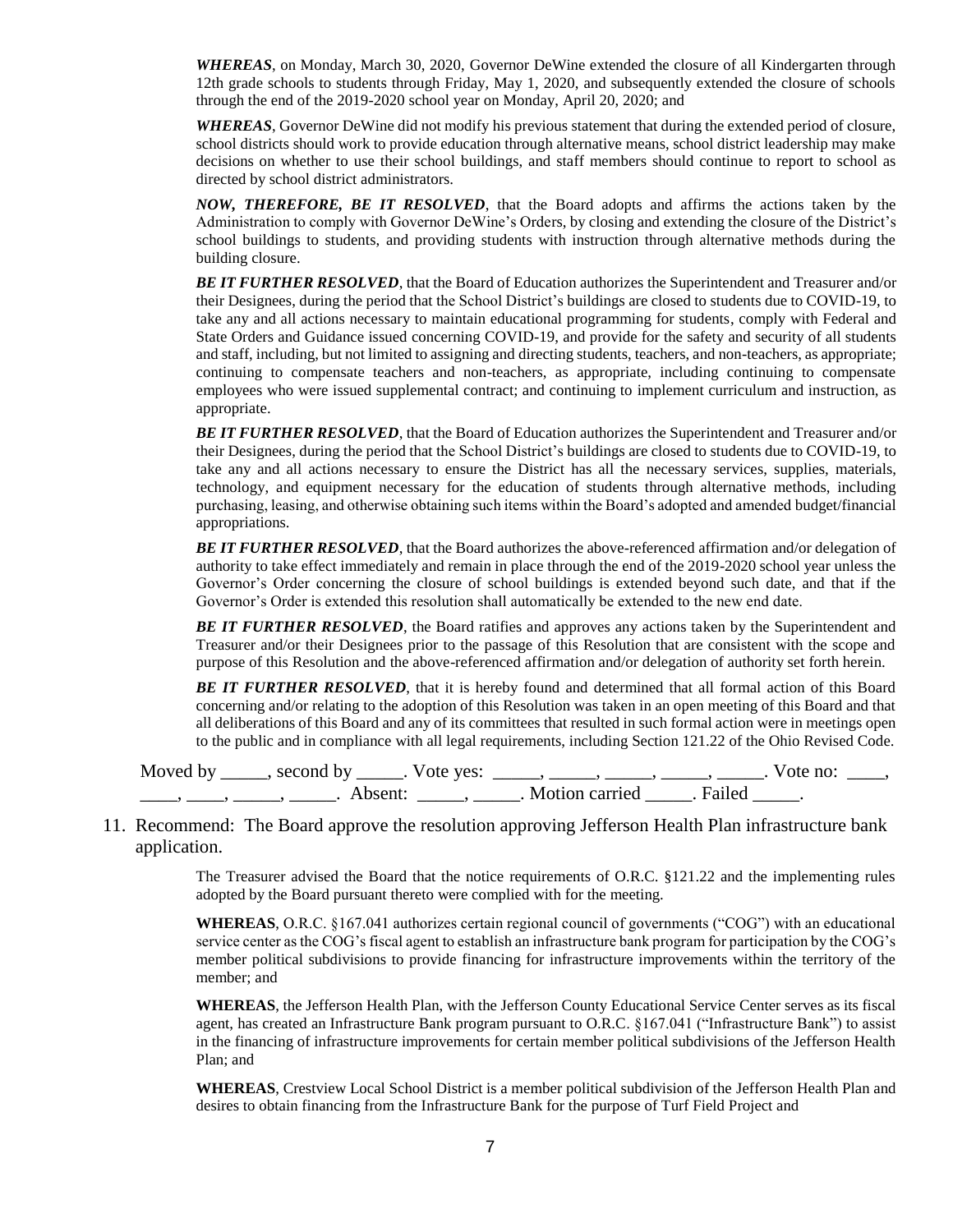**WHEREAS**, the Jefferson Health Plan requires each member interested in applying for financing from the Infrastructure Bank to submit an application for review and consideration of the Jefferson Health Plan;

**NOW, THEREFORE, BE IT RESOLVED** by the Board of Education of the Crestview Local School District, Columbiana County, Ohio, ("the Board") that:

Section 1. The Board hereby approves the Jefferson Health Plan Infrastructure Loan Application attached hereto, including payment of the applicable application fee to the Jefferson Health Plan for Turf Field Project.

**Section 2.** The Treasurer is hereby authorized to complete and execute the Application on behalf of the Board and deliver the Application to the Jefferson Health Plan, along with the applicable application fee.

**Section 3**. On behalf of the Board, the Superintendent and Treasurer are hereby authorized to perform any actions necessary to satisfy any terms and conditions during the application process, and to participate in the development of an agreement with the Jefferson Health Plan consistent with the foregoing and the Application.

**Section 4**. It is found and determined that all formal actions of this Board concerning and relating to the adoption of this resolution were adopted in an open meeting of this Board, and that all deliberations of this Board and any of its committees that resulted in such formal action were in meetings open to the public, in compliance with all legal requirements, including O.R.C. §121.22.

Moved by \_\_\_\_\_, second by \_\_\_\_\_. Vote yes: \_\_\_\_\_, \_\_\_\_\_, \_\_\_\_\_, \_\_\_\_\_, \_\_\_\_. Vote no: \_\_\_\_, \_\_\_\_, \_\_\_\_, \_\_\_\_\_, \_\_\_\_\_. Absent: \_\_\_\_\_, \_\_\_\_\_. Motion carried \_\_\_\_\_. Failed \_\_\_\_\_.

12. Recommend: The Board adopt the following resolution proclaiming the week of May 4-8, 2020, as Teacher Appreciation Week:

*WHEREAS*, teachers mold future citizens through guidance and education; and

*WHEREAS*, teachers encounter students of widely differing backgrounds; and

*WHEREAS,* our country's future depends upon providing quality education to all students; and

*WHEREAS,* teachers spend countless hours preparing lessons, evaluating progress, counseling and coaching students and performing community service; and

*WHEREAS*, our community recognizes and supports its teachers in educating the children of this community.

*NOW, THEREFORE, BE IT RESOLVED***,** that the Crestview Local Board of Education proclaims May 4-8, 2020 to be TEACHER APPRECIATION WEEK; and

*BE IT FURTHER RESOLVED***,** that the Crestview Local Board of Education strongly encourages all members of our community to join with it in personally expressing appreciation to our teachers for their dedication and devotion to their work.

Moved by \_\_\_\_\_, second by \_\_\_\_\_. Vote yes: \_\_\_\_\_, \_\_\_\_\_, \_\_\_\_\_, \_\_\_\_\_, \_\_\_\_. Vote no: \_\_\_\_, \_\_\_\_\_, \_\_\_\_\_, \_\_\_\_\_\_\_. Absent: \_\_\_\_\_\_, \_\_\_\_\_\_. Motion carried \_\_\_\_\_\_. Failed \_\_\_\_\_.

13. Recommend: The Board adopt the following resolution proclaiming that Friday, May 1, 2020 as School Lunch Hero Day:

*WHEREAS*, nutritious meals at school are an essential part of the school day; and

*WHEREAS,* the staff of the District's school meals and nutrition department are committed to providing healthful, nutritious meals to the District's children; and

*WHEREAS***,** the men and women who prepare and serve school meals help nurture our children through their daily interaction and support; and

*WHEREAS*, the day Friday, May 1, 2020 is School Lunch Hero Day;

*NOW THEREFORE,* be it resolved that Crestview Local School District expresses its deep appreciation to these valuable employees and commends their good work on behalf of children.

Moved by \_\_\_\_\_, second by \_\_\_\_\_. Vote yes: \_\_\_\_\_, \_\_\_\_\_, \_\_\_\_\_, \_\_\_\_\_, \_\_\_\_. Vote no: \_\_\_\_, \_\_\_\_, \_\_\_\_, \_\_\_\_\_, \_\_\_\_\_\_. Absent: \_\_\_\_\_, \_\_\_\_\_. Motion carried \_\_\_\_\_. Failed \_\_\_\_\_.